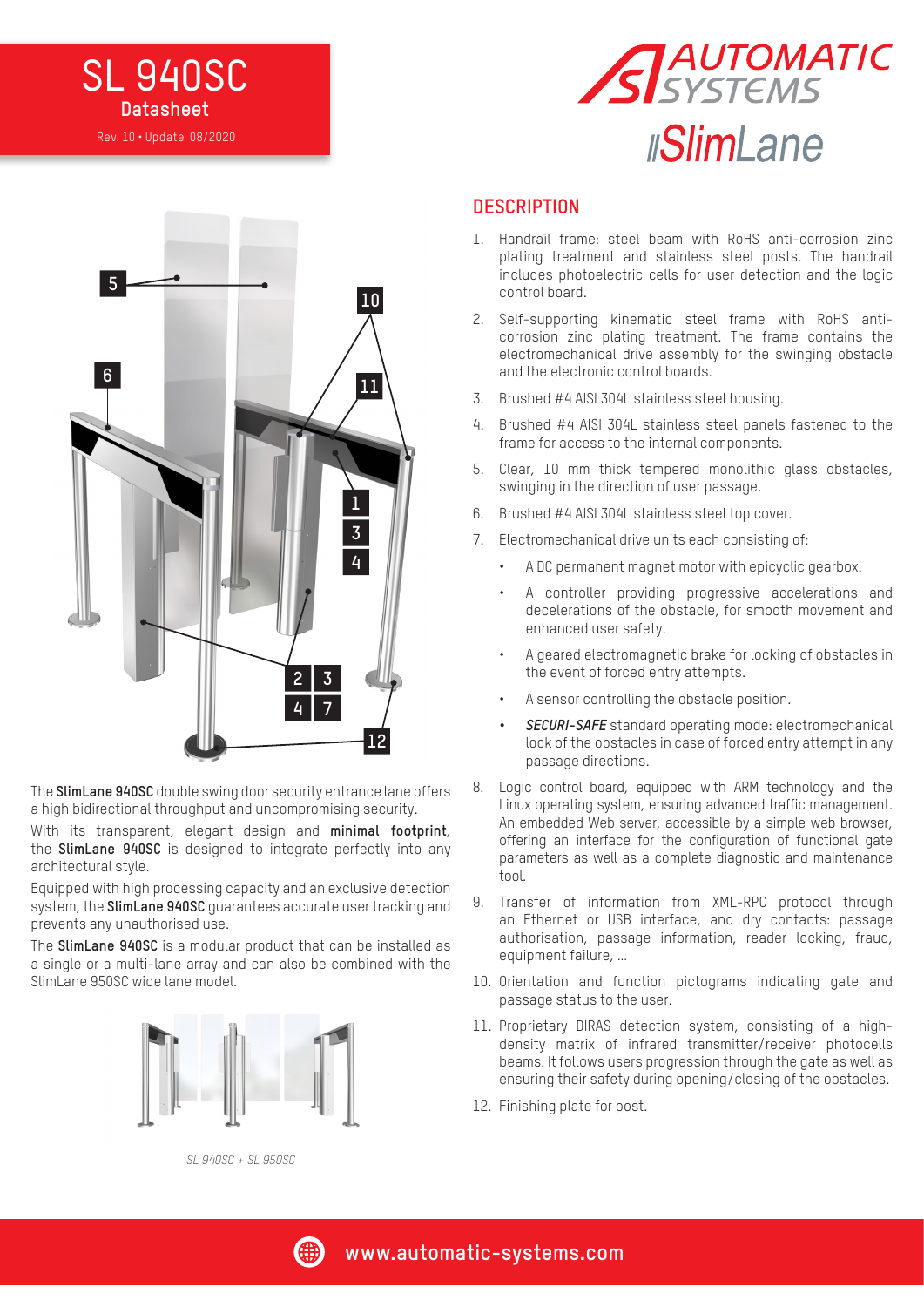# **STANDARD TECHNICAL CHARACTERISTICS (PER LANE)**

| Electrical supply                         | Single phase 110-240 VAC (+/-10%) -<br>5A - 50/60 Hz + Ground                        |               |
|-------------------------------------------|--------------------------------------------------------------------------------------|---------------|
| Power consumption                         | Standby:<br>Cycle:<br>Maximum: 300 W                                                 | 50 W<br>170 W |
| Motors (x2)                               | 24V DC - nominal output power 93 W                                                   |               |
| Passageway (L)                            | $600 \text{ mm}$<br>575 mm $\langle$ L $\langle$ 650 mm ( <i>min/max</i> )           |               |
| Min opening or closing<br>times           | 07s<br>(Depending on the access control system<br>reactivity and the speed of users) |               |
| Ambient operating<br>Temperature          | $0 \text{ to } +50^{\circ}$ C                                                        |               |
| Ambient relative<br>humidity in operation | <95%, without condensation                                                           |               |
| <b>MCBF</b>                               | 5.000.000 mean cycles between failures,<br>with recommended maintenance*             |               |
| Sound level                               | 50 dB                                                                                |               |
| Weight                                    | 62 kg (per left/right unit)<br>91 kg (per intermediate unit)                         |               |
| IP                                        | 40                                                                                   |               |
|                                           | Conforms to European standards                                                       |               |

*\* Maintenance operations are detailed in the technical manuals.*

#### **PRECAUTIONS FOR USE**

- For security reasons, children (user smaller than 1 m tall for mobile obstacles of 900 mm height and smaller than 1.3 m for mobile obstacles from 1200 mm to 1800 mm height) must be supervised by an adult at all times when in the vicinity of the unit and during passage through the lane.
- A child must absolutely precede the accompanying adult when lane passage is required.
- If habitual use by children is anticipated, Automatic Systems recommends the addition of all options required to optimize the level of protection.

#### **WORK TO BE PROVIDED BY THE CUSTOMER**

- Bolting the unit to the floor.
- Power supply.
- Cabling between gates in the same array.
- Cabling to any external peripherals.
- Integration of any accessories.

*Note: Comply with the installation drawing.*

#### **OPTIONS**

- 1. "EGRESS" operating mode: obstacles open in the direction of egress by a simple push.
- 2. Battery backup for automatic opening in case of power failure and obstacle locking mechanism in egress direction.
- 3. Mobile glass obstacles height of 1200, 1500, 1700 or 1800 mm.
- 4. End post without bottom flange.
- 5. Fixed external obstacle.
- 6. Fixings for fixed external obstacle.
- 7. Glass side wall with enhanced electronic protection and "trolley" protection cell kit (A and B directions).
- 8. Glass side wall.
- 9. Lighting kit for fixed side wall.
- 10. Personalized logo on glass sandblast effect sticker.
- 11. Black top cover.
- 12. Paint in: RAL9005, RAL5008, RAL6014, RAL7003, RAL7016, RAL9010.
- 13. Extension housing (EP), including orientation pictogram (A direction or/and B direction).
- 14. Extended extension housing (EP), including orientation pictogram (A direction or/and B direction).
- 15. Angled housing on passage for extension housing.
- 16. Reader integration kit for extension housing or angled housing.
- 17. Hinged access door for extension housing.
- 18. Badge or token bin and hinged access door for extension housing.
- 19. Integrated token acceptor with receptacle and hinged door.
- 20. Ø 28 or Ø 30 tokens.
- 21. Independent support post with standard reader integration kit.
- 22. External support kit for reader integration on housing.
- 23. Fixing frame for streamlined passageway.
- 24. Low or high fixed handrail.
- 25. Raised top.
- 26. Raised top ready for one barcode reader IBC QSCANT (one direction) or 2 readers (2 directions).
- 27. Escape route button per EN 13637 norm, on the front of the right endpost (B direction).
- 28. Support post with escape route button per EN 13637 norm.
- 29. Cable draw wire for onsite installation.
- 30. Additional AS1168 I/O card.
- 31. Integrated SafeFlow.
- 32. SafeFlow pedestal.
- 33. "Smart & Slim" monitoring panel.
- 34. "Smart Touch" configurable interactive control panel.

*Note: For restrictions on options, refer to the price list.*

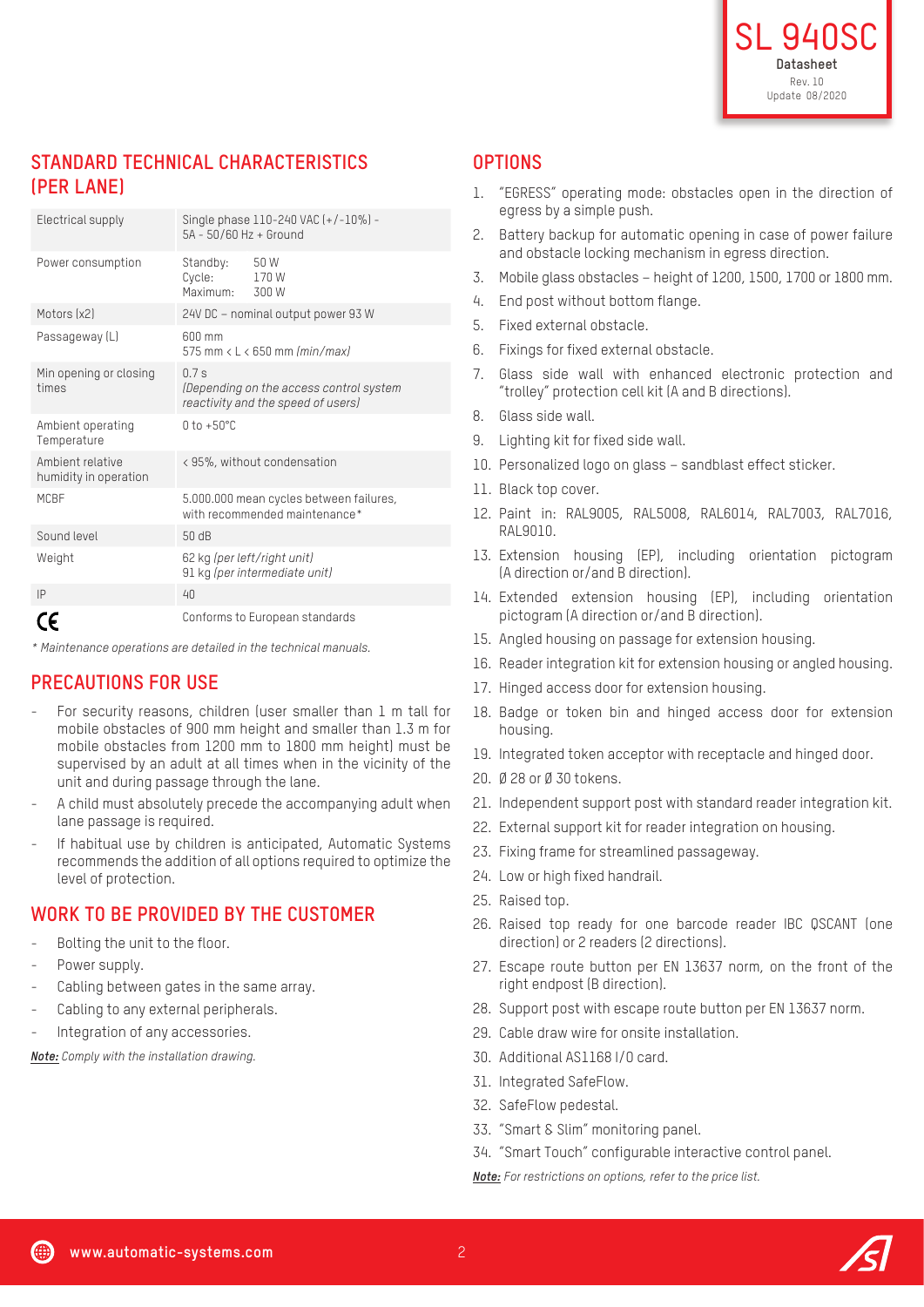

## **STANDARD DIMENSIONS FOR SLIMLANE 940SC**



#### **STANDARD DIMENSIONS FOR SLIMLANE 940SC WITH EP (OPTION)**